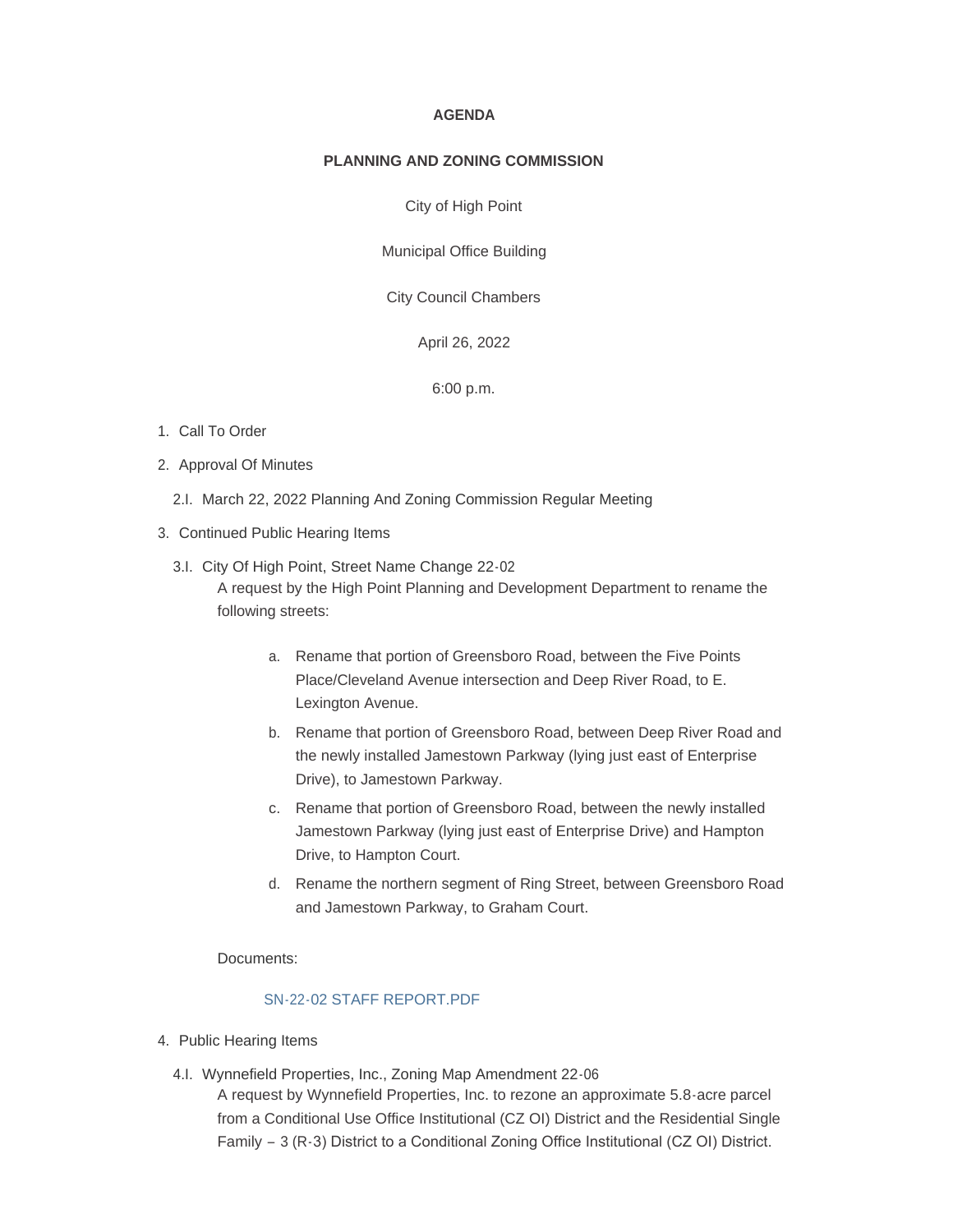The site is lying along the east side of Skeet Club Road, approximately 240 feet north of Fountain Grove Drive (1559 Skeet Club Road).

Documents:

### [ZA-22-06 STAFF REPORT.PDF](https://www.highpointnc.gov/AgendaCenter/ViewFile/Item/1562?fileID=57479)

4.II. Wynnefield Forward, LLC., Zoning Map Amendment 22-07 A request by Wynnefield Forward, LLC to rezone approximately 2.1 acres from the Residential Single Family - 5 (R-5) District and the Office Institutional (OI) District to a Conditional Zoning Residential Multifamily - 26 (CZ RM-26) District. The site is located east of Carrick Street, between Sunset Drive and W. Ray Avenue.

Documents:

### [ZA-22-07 STAFF REPORT.PDF](https://www.highpointnc.gov/AgendaCenter/ViewFile/Item/1563?fileID=57478)

4.III. Leoterra Development, Inc., Plan Amendment 22-01

A request by Leoterra Development, Inc. to change the Land Use Plan classification for approximately 28.5 acres from the Low-Density Residential classification to the Medium Density Residential classification. The site is located at the southeast corner of Old Mill Road and Skeet Club Road.

Documents:

### [PA-22-01 STAFF REPORT.PDF](https://www.highpointnc.gov/AgendaCenter/ViewFile/Item/1564?fileID=57480)

4.IV. Leoterra Development, Inc., Zoning Map Amendment 22-08

A request by Leoterra Development, Inc. to rezone approximately 75.3 acres from the Residential Single Family - 3 (R-3) District to a Conditional Zoning Residential Multifamily - 16 (CZ RM-16) District, a Conditional Zoning Residential Multifamily - 5 (CZ RM-5) District and a Conditional Zoning Residential Single Family - 5 (CZ R-5) District. The site is located along the south side of Old Mill Road and east of Skeet Club Road.

Documents:

## [ZA-22-08 STAFF REPORT.PDF](https://www.highpointnc.gov/AgendaCenter/ViewFile/Item/1565?fileID=57481)

4.V. HEPHIGHPT, LLC, Plan Amendment 22-02

A request by HEPHIGHPT, LLC to change the Land Use Plan classification for approximately 12.5 acres from the Low-Density Residential classification to the Local Convenience Commercial classification. The site is located at the southeast corner of Johnson Street and Skeet Club Road.

Documents:

### [PA-22-02 STAFF REPORT.PDF](https://www.highpointnc.gov/AgendaCenter/ViewFile/Item/1566?fileID=57482)

4.VI. HEPHIGHPT, LLC, Zoning Map Amendment 22-09 A request by HEPHIGHPT, LLC to rezone approximately 12.5 acres from the